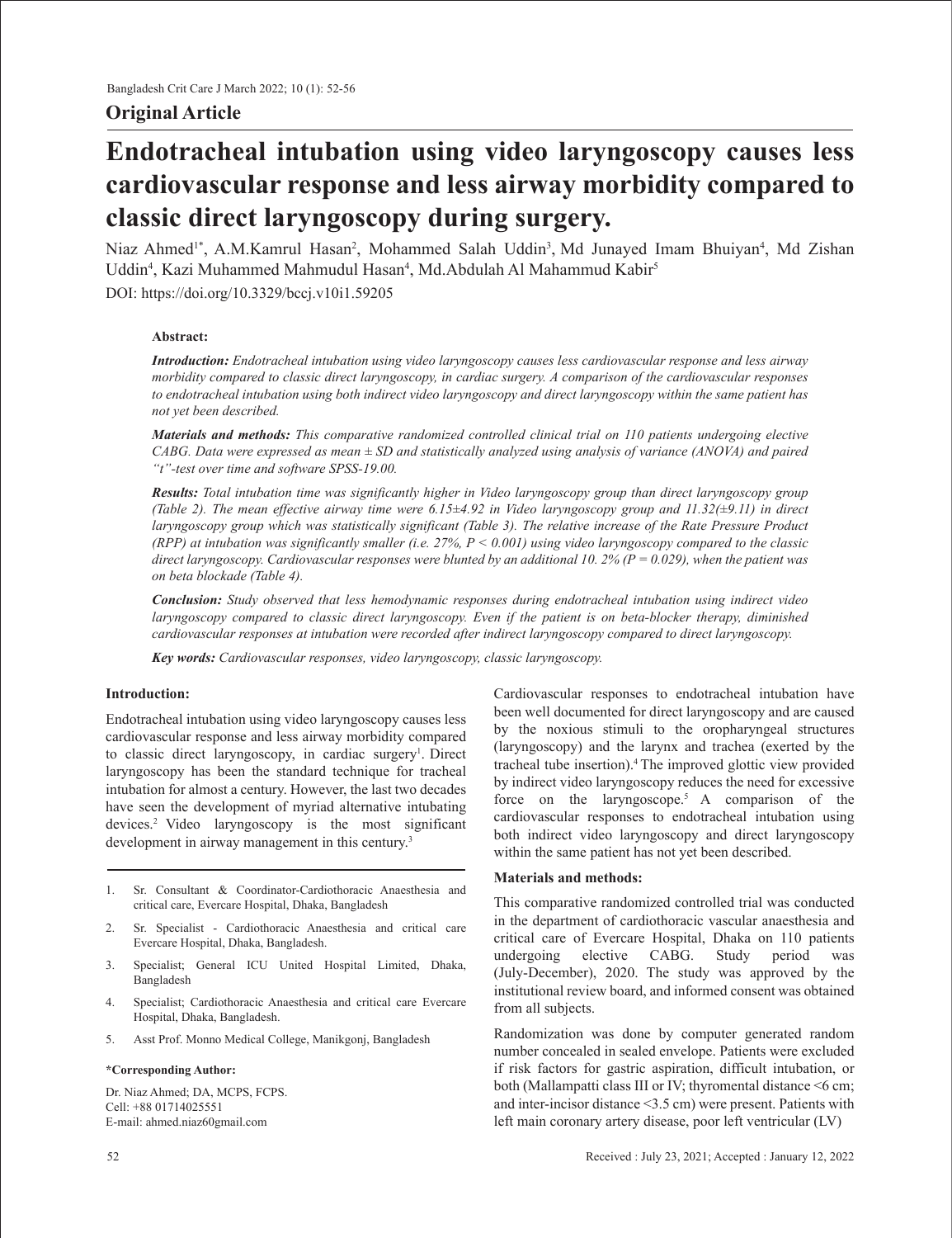function, conduction abnormality and those on a permanent pacemaker were excluded too. All data were collected by an independent unblinded observer. Patients were randomized into two groups: tracheal intubation done with the Kingvision Video laryngoscopy (group A) and Macintosh Direct laryngoscopy (group B). All the patients received standard premedication of clonazepam (1mg) orally on the previous night and midazolam (7.5mg) on the morning of surgery. All antihypertensive and antianginal medications were continued till the morning of surgery except angiotensin-converting enzyme inhibitors and angiotensin-receptor blockers.

 Electrocardiogram and pulse oximeter were used for monitoring the patients during induction of anaesthesia in addition to direct intra-arterial pressure monitoring placed under local anesthesia with the patient breathing  $O_2$  with face mask. Baseline parameters, namely, heart rate , systolic, diastolic and mean blood pressure (SBP, DBP and MBP, respectively), and arterial oxygen saturation  $(SPO<sub>2</sub>)$  were recorded. Electrocardiographic (ECG) monitoring for myocardial ischaemia and arrhythmia was instituted during the study period using automated system with Solar, Marquett monitoring system. Myocardial ischaemia was defined as ST-segment depression or elevation exceeding 1 mm, 60 ms after the J point.

After pre-oxygenation, anaesthesia was induced with titrated doses of fentanyl  $(5-10 \text{ µg/kg})$  and midazolam  $(0.1-0.2$ mg/kg) till loss of consciousness, and pancuronium bromide (0.1 μg/kg) was used for neuromuscular blockade in standard dosage. Patients were ventilated manually with isoflurane (1% end-tidal) in oxygen using facemask and laryngoscopy was done at the end of 3 min. In group A patients, trachea was intubated orally with an 7.5-mm ID polyvinyl chloride tracheal tube (for males) or a 7.0-mm ID tube (for females) was attached to the groove of the video laryngoscope blade and the tip of the tracheal tube was positioned just beyond the charge-coupled device (CCD) camera by anesthesiologist. No local anaesthetic (lignocaine) was utilized either as laryngotracheal spray or by intravenous route. The time (in seconds) to intubation was calculated from the time of picking up of the laryngoscopy to the time the blade was removed from the mouth after successful intubation, using a stop-watch. In group B patients, direct laryngoscopy (Macintosh) was used in the following manner.

Data were expressed as mean  $\pm$  SD and statistically analyzed using analysis of variance (ANOVA) and paired "*t*"-test over time and software SPSS-19.00. P value < .05 is considered statistically significant

#### **Results:**

Table 1 shows demographic characteristics of the study patients (n=110.The mean age was found 52.25±6.53 in Video laryngoscopy group and  $51.13\pm6.31$  in direct laryngoscopy group. Male were predominate in both group which was 70.9% in group A and 67.3% in group B. ASA physical status 45(81.8%) were in Video laryngoscopy group and 46(83.6%) in Direct laryngoscopy group.

Table 2 shows comparison between mouth opening, thyro

mental distance, Mallampatti class and total intubation time (n=110). Comparisons of mouth opening, thyro mental distance, Mallampatti class were not significant between Video laryngoscopy group and direct laryngoscopy group. Total intubation time was significantly higher in Video laryngoscopy group than direct laryngoscopy group. Comparisons of mouth opening, thyro mental distance, Mallampatti class were not significant between Video laryngoscopy group and direct laryngoscopy group. Total intubation time was significantly higher in Video laryngoscopy group than direct laryngoscopy group.

Table 3 shows comparison between effective airway time  $(n=110)$ . The mean effective airway time were  $6.15\pm4.92$  in Video laryngoscopy group and  $11.32(\pm 9.11)$  in direct laryngoscopy group which was statistically significant. .

Table 4 shows systolic blood pressure times heart rate which is mean rate pressure product (RPP) values for the different measurement occasions (n=110). The relative increase of the RPP at intubation was significantly smaller (i.e.  $27\%$ , P < 0.001) using video laryngoscopy compared to the classic direct laryngoscopy. Cardiovascular responses were blunted by an additional 10. 2% ( $P = 0.029$ ), when the patient was on beta blockade.

Table 1

| <b>Parameters</b>                                        | Group A<br>$(n=55)$<br>$Mean \pm SD$ |      | <b>Group B</b><br>$(n=55)$<br>Mean $\pm$ SD |            | P value |
|----------------------------------------------------------|--------------------------------------|------|---------------------------------------------|------------|---------|
| Age (years) 52.25 $\pm 6.53$                             |                                      |      | 51.13                                       | $\pm 6.31$ | 0.473   |
| Sex                                                      |                                      |      |                                             |            |         |
| Male                                                     | 39                                   | 70.9 | 37                                          | 67.3       | 0.679   |
| Female                                                   | 16                                   | 29.1 | 18                                          | 32.7       |         |
| Body mass<br>index (kg/m <sup>2</sup> ) 24.53 $\pm 3.21$ |                                      |      | 23.98                                       | $\pm 2.87$ | 0.345   |
| ASA physical status                                      |                                      |      |                                             |            |         |
| I                                                        | $\theta$                             | 0.0  | $\theta$                                    | 0.0        |         |
| П                                                        | 45                                   | 81.8 | 46                                          | 83.6       |         |
| Ш                                                        | 9                                    | 16.4 | 7                                           | 12.7       | 0.742   |
| IV                                                       | 1                                    | 1.8  | 2                                           | 3.6        |         |

|--|--|--|--|

| <b>Parameters</b>                                     | $(n=55)$        | Group A Group B P value<br>$(n=55)$   |  |
|-------------------------------------------------------|-----------------|---------------------------------------|--|
|                                                       |                 | Mean $\pm$ SD Mean $\pm$ SD           |  |
| Mouth opening (cm)                                    |                 | $5.06 \pm 0.47$ $5.03 \pm 0.36$ 0.707 |  |
| Thyromental distance (cm) $7.10\pm0.31$               |                 | $7.03 \pm 0.27$ 0.209                 |  |
| Mallampati class                                      | $1.15 \pm 0.28$ | $1.13 \pm 0.31$ 0.723                 |  |
| Intubation time (seconds) 27.62±2.89 23.56±3.77 0.001 |                 |                                       |  |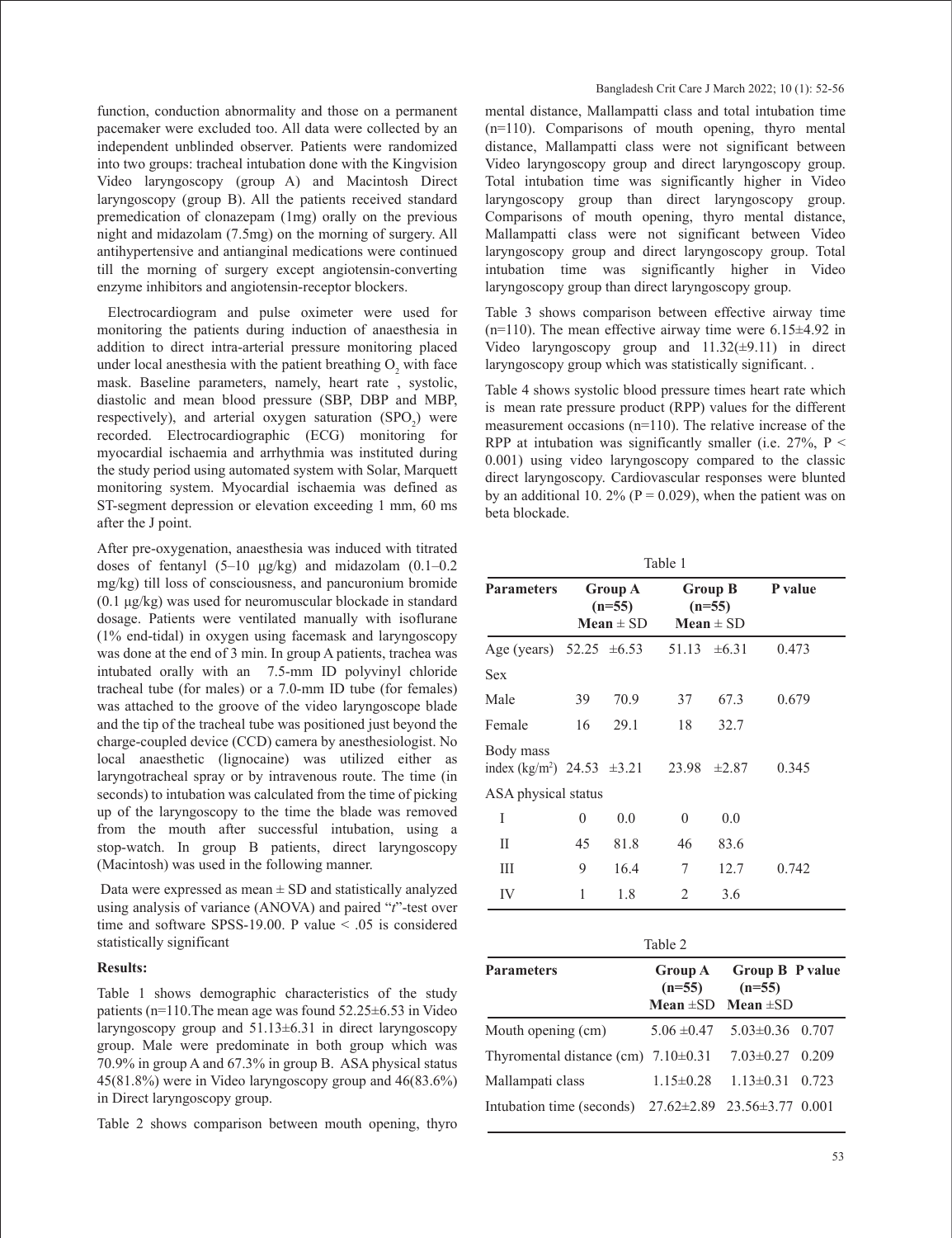Bangladesh Crit Care J March 2022; 10 (1): 52-56

| <b>Parameters</b>                                   | Group A Group B<br>$(n=55)$ $(n=55)$<br>$Mean \pm SD$ Mean $\pm SD$ | p-value |
|-----------------------------------------------------|---------------------------------------------------------------------|---------|
| Airway time (Seconds) $6.15\pm4.92$ 11.32 $\pm9.11$ |                                                                     | 0.001   |

Table 4

| <b>Parameters</b>       | No beta<br>CL   | <b>Beta</b><br>CL. | No beta<br>VLS      | <b>Beta</b><br>VLS              |
|-------------------------|-----------------|--------------------|---------------------|---------------------------------|
|                         | Mean $\pm$ SD   | $Mean \pm SD$      |                     | Mean $\pm$ SD Mean $\pm$ SD     |
| <b>Baseline</b>         | 7734±1721       | $6751 \pm 1753$    | 7857±1841 7193±1891 |                                 |
| Intubation              | 11109±3387      | 8467±2898          |                     | $8846 \pm 2563$ 7795 $\pm 2186$ |
| Intubation+<br>1 minute | $9945 \pm 2756$ | 7943±2345          |                     | 8912±2874 7801±2558             |
| Intubation+<br>3 minute | 8307±1953       | 7342±2142          | 7897±2250 6922±2201 |                                 |

CL-classic laryngoscope; VLS- video laryngoscope

Figure 1 shows relative change in Rate Pressure Product (RPP) from baseline. Following intubation a peak in RPP is seen with direct and indirect video laryngoscopy, with a diminished peak at intubation when using the video laryngoscope (VLS) compared to direct (classic) laryngoscopy (CL) for both patients with (Beta) and without beta blockade (No Beta).



Figure 1

### **Discussion:**

In this study we observed that the mean age was found 52.25±6.53 in Video laryngoscopy group and 51.13±6.31 in direct laryngoscopy group. Male were predominate in both group which was 70.9% in group A and 67.3% in group B. American society of anesthesiologists (ASA) physical status 45(81.8%) were in Video laryngoscopy group and 46(83.6%) in Direct laryngoscopy group. Upadhyaya and Pathak<sup>6</sup> reported that the mean age was found 29.62±7.62 years in group V (Video laryngoscope) and 30.80±7.55 years in group D (Direct laryngoscope) group. The difference was not statistically significant (p>0.05) between two groups. Maassen et al.<sup>7</sup> reported that the mean age was found to be  $66.2\pm10.2$  years. They observed mean BMI to be  $27.0\pm4.0$ kg/m2 , ASA physical status II to be 67(84.0%) and ASA physical status III to be  $13(16.0\%)$ . Upadhyaya and Pathak<sup>6</sup> reported that out of 100 participants, 47 patients were ASA I and three were ASA II in Direct Laryngoscopy group whereas in Video Laryngoscopy group, 49 were ASA I and only one patient was ASA II.

In our study we observed that comparisons of mouth opening, thyromental distance, Mallampatti class were not significant between Video laryngoscopy group and direct laryngoscopy group. Total intubation time was significantly higher in Video laryngoscopy group than direct laryngoscopy group. The mean effective airway time were 6.15±4.92 in Video laryngoscopy group and  $11.32(\pm 9.11)$  in direct laryngoscopy group which was statistically significant. Upadhyaya and Pathak<sup>6</sup> mean mouth opening was  $5.08 \pm 0.37$  cm in group V and 5.02±0.33 cm in group D. Mean thyromental distance was  $7.00\pm0.25$  cm in group V and  $6.98\pm0.23$  cm in group D. Mean mallampati class was  $1.12 \pm 0.33$  in group V and  $1.10 \pm 0.30$  in group D. The mean intubation time for direct laryngoscopy was 22.80 seconds and for video laryngoscopy was 26.54 seconds which was statistically highly significant (p<0.001). However, mean mouth opening, thyromental distance, mallampati class were not statistically significant  $(p>0.05)$ between two groups. Despite significant increase in percentage of visible glottic opening with Glidescope (P <  $(0.05)$ , Choi et al. $9$  did not find any difference in the time required for a successful tracheal intubation when compared with the Macintosh laryngoscope. Similar finding for intubation time was observed in many other studies using King Vision video laryngoscope, Airtraq and Glidescope when all these were compared with Macintosh laryngoscope.10,11 Unlike these studies, Castillo-Monzón et al.<sup>12</sup> and Dhonneur et al.<sup>13</sup> found shorter intubation time with Airtraq when compared with Macintosh laryngoscope. But, many researchers have observed significantly longer time for intubation using video laryngoscope mostly Glidescope when compared with Macintosh laryngoscope.<sup>14,15</sup> Maassen et al.<sup>7</sup> reported mean thyromental distance was found to be  $77.8 \pm 8$ cm.

In our study it was observed that the mean effective airway time were 6.15±4.92 in Video laryngoscopy group and 11.32(±9.11) in direct laryngoscopy group which was statistically significant. Maassen et al.<sup>7</sup> reported that the effective airway time was significantly longer when using classic laryngoscopy  $(10.3 \pm 13.8 \text{ s})$  compared to video laryngoscopy  $(6.1 \pm 5.9 \text{ s}, P = 0.002)$ . There was no significant correlation between effective airway time and RPP after correction for laryngoscope type and beta blocker effect.

Our study showed that the relative increase of the RPP at intubation was significantly smaller (i.e.  $27\%$ ,  $P < 0.001$ ) using video laryngoscopy compared to the classic direct laryngoscopy. Cardiovascular responses were blunted by an additional 10. 2% ( $P = 0.029$ ), when the patient was on beta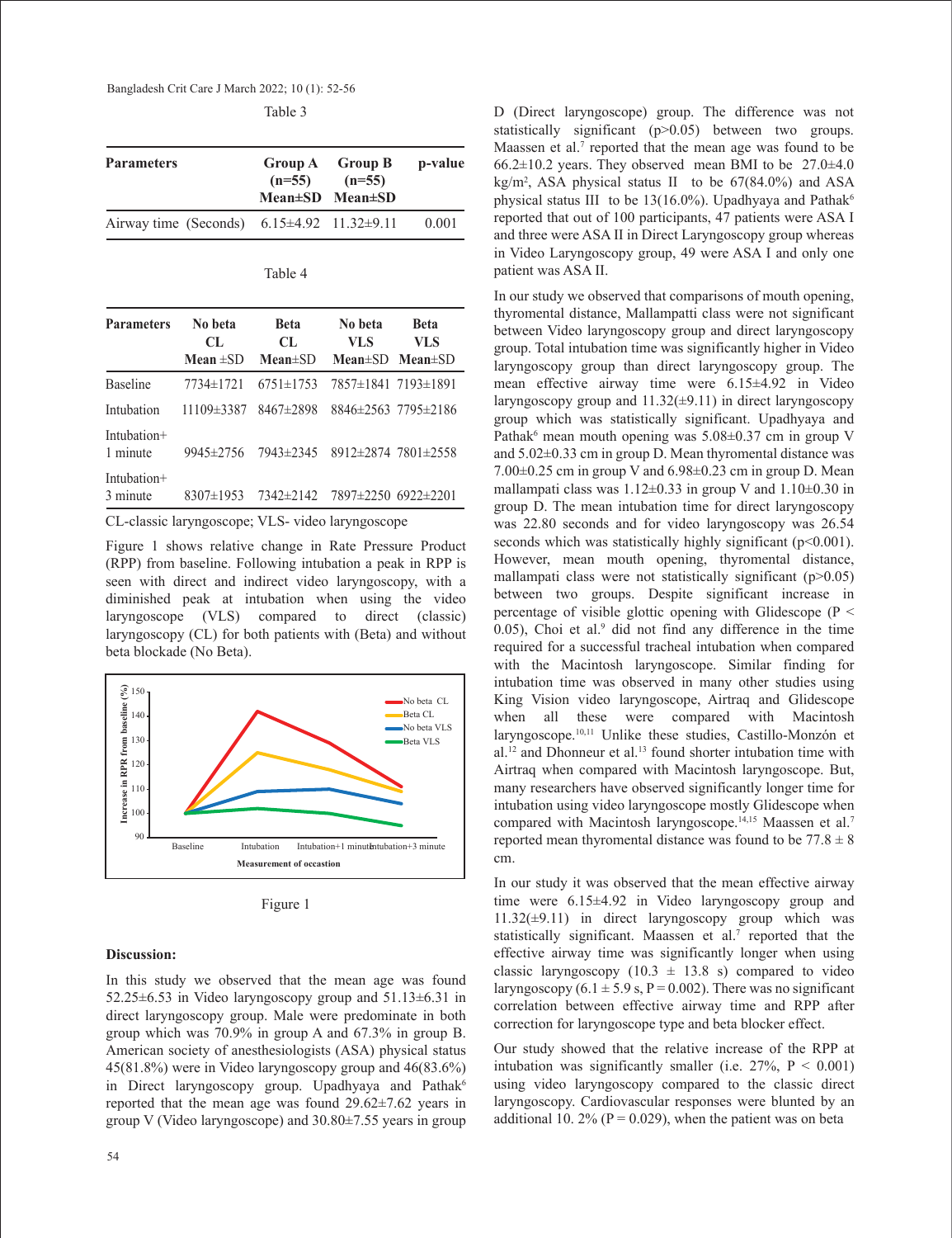blockade. Maassen et al.<sup>7</sup> reported that based on mean RPP values, maximal values of RPP during observation increased by 48.3% and 189% of their baseline values during indirect video laryngoscopy and direct classic laryngoscopy, respectively. The mean RPP values for the different measurement occasions within the different groups (i.e. classic laryngoscope and LS with and without beta blockade). Upadhyaya and Pathak <sup>6</sup> found relative increase of RPP from baseline values at intubation which was significantly lower using video laryngoscope (i.e.  $27\%$ ,  $P \leq 0.001$ ) when compared to the classic direct laryngoscopy.15

In our study we observed relative change in RPP from baseline. Following intubation a peak in RPP was seen with direct and indirect video laryngoscopy, with a diminished peak at intubation when using the video larygoscope (VLS) compared to direct (classic) laryngoscopy (CL) for both patients with beta blockade and without beta blockade. Maassen et al. observed that the relative increase of the RPP at intubation was significantly smaller (i.e.  $27\%$ ,  $P < 0.001$ ) using video laryngoscopy compared to the classic direct laryngoscopy. Cardiovascular responses were blunted by an additional 10.2% ( $P = 0.029$ ), when the patient was on beta<br>blockade. Studies<sup>16,17</sup> that investigated cardiovascular that investigated cardiovascular responses to endotracheal intubation, comparing direct laryngoscopy and indirect video laryngoscopy with the use of the Glidescope ®, were not able to show an attenuation of the cardiovascular responses when video laryngoscopy was used. The GlideScope® video laryngoscope offers an excellent view of the glottis, but intubation is not always straightforward. The use of a stylet with a relatively pronounced curve (the best angle is reported to be 90°) 18,19 at the distal end is the most helpful and needed in the majority of the cases in order to advance the tip of the endo tracheal tube (ETT) to the glottic opening.20 Stylet use goes hand in hand with more manipulations and increases the potential noxious stimulation to the trachea, which can provoke cardiovascular responses.

#### **Conclusion:**

Our study observed less hemodynamic responses during endotracheal intubation using indirect video laryngoscopy compared to classic direct laryngoscopy. Even if the patient is on beta-blocker therapy, diminished cardiovascular responses at intubation are recorded after indirect laryngoscopy compared to direct laryngoscopy.

#### **Reference:**

- 1. Lewis SR, Butler AR, Parker J, Cook TM, Smith AF. Video laryngoscopy versus direct laryngoscopy for adult patients requiring tracheal intubation. Cochrane Database of Systematic Reviews 2016, Issue 11. Art.
- 2. Fouad Rida HE, Elkobbiaa NM, Aziz Moustafab MAA, Nasser Aboshanabc HA. Endotracheal intubation using direct laryngoscopy with Macintosh blade versus C-MAC video laryngoscopy (Macintosh blade and D-blade). Res Opin in Anesth Intensive Care. 2017; 4:1–6.
- 3. Cavus E, Kieckhaefer J, Doerges V, Moeller T, Thee C, Wagner K. The C-MAC video laryngoscope: first experiences with a new device for video laryngoscopy-guided intubation. Anesth Analg 2010; 110(2):473–477.
- 4. Shribman A J, Smith G, Achola KJ. Cardiovascular and catecholamine responses to laryngoscopy with and without tracheal intubation, Br. J. Anaesth. 1987; 59; 295-9.
- 5. Lee RA, van Zundert AAJ, Maassen RL, Willems RJ, Beeke LP, Schaaper JN et al. Forces applied to the maxillary incisors during video-assisted intubation. Anesth. Analg. 2009; 108; 187-91.
- 6. Upadhyaya S, Pathak L. Hemodynamic changes during orotracheal intubation using Airtraq video laryngoscope and direct laryngoscope: A randomized comparative study. Journal of Society of Anesthesiologists of Nepal (JSAN) 2019; 6(1):e272. DOI:10.3126/jsan.v6i1.24299
- 7. Maassen RLJG, Pieters BMA, Maathuis B, Serroyen J, Marcus MAE, Wouters P et al. Endotracheal intubation using video laryngoscopy causes less cardiovascular response compared to classic direct laryngoscopy, in cardiac patients according a standard hospital protocol. Acta Anaesth. Belg. 2012; 63: 181-186.
- 8. Choi GS, Lee EH, Lim CS, Yoon SH. A comparative study on the usefulness of the Glidescope or Macintosh laryngoscope when intubating normal airways. Korean journal of anesthesiology.2011; 60(5):339.
- 9. Ke J, Xu Q. Comparison the applications of tracheal intubation with Glide Scope video laryngoscope and Macintosh direct laryngoscope in snoring patients. Journal of clinical otorhinolaryngology, head, and neck surgery. 2013;27(9):468-70.
- 10. Maharaj CH, O'croinin D, Curley G, Harte BH, Laffey JG. A comparison of tracheal intubation using the Airtraq or the Macintosh laryngoscope in routine airway management: a randomised, controlled clinical trial. Anaesthesia. 2006;61(11):1093-9.
- 11. Castillo-Monzon CG, Marroquin-Valz HA, Fernandez-Villacanas-Marin M, Moreno-Cascales M, Garcia-Rojo B, Candia-Arana CA. Comparison of the macintosh and Airtraq laryngoscopes in morbidly obese patients: a randomized and prospective study. Journal of clinical anesthesia. 2017;36:136-41.
- 12. Dhonneur G, Abdi W, Ndoko SK, Amathieu R, Risk N, El Housseini L et al. Video-assisted versus conventional tracheal intubation in morbidly obese patients. Obesity surgery. 2009;19(8):1096-101.
- 13. Kanchi M, Nair HC, Banakal S, Murthy K, Murugesan C. Haemodynamic response to endotracheal intubation in coronary artery disease: Direct versus video laryngoscopy. Indian journal of anaesthesia. 2011;55(3):260.
- 14. Pournajafian AR, Ghodraty MR, Faiz SH, Rahimzadeh P, Goodarzynejad H, Dogmehchi E. Comparing GlideScope video laryngoscope and Macintosh laryngoscope regarding hemodynamic responses during orotracheal intubation: A randomized controlled trial. Iranian Red Crescent Medical Journal. 2014;16(4):e12334. doi: 10.5812/ircmj.12334. Epub 2014 Apr 5.
- 15. Jafra A, Gombar S, Kapoor D, Sandhu HS, Kumari K. A prospective randomized controlled study to evaluate and compare GlideScope with Macintosh laryngoscope for ease of endotracheal intubation in adult patients undergoing elective surgery under general anesthesia. Saudi journal of anaesthesia. 2018; 12(2):272.
- 16. Siddiqui N, Katznelson R, Friedman Z. Heart rate/blood pressure response and airway morbidity following tracheal intubation with direct laryngoscopy, GlideScope and Trachlight: a randomized control trial. Eur. J. Anaesth. 2009; 26:740-5.